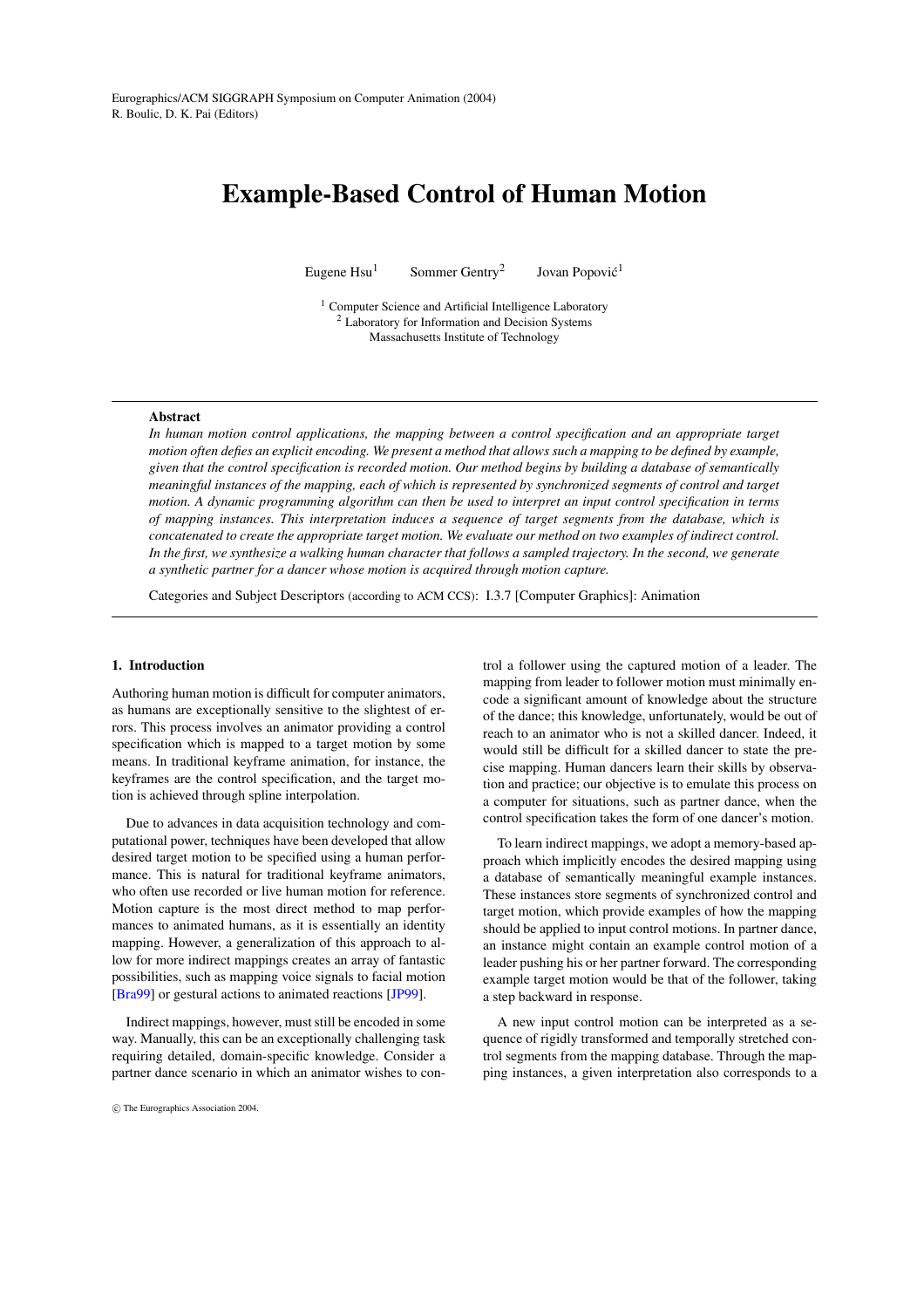<span id="page-1-0"></span>sequence of target segments that can be assembled to form a target motion. We use dynamic programming to select a sequence that balances the quality of interpretation with the continuity of the induced target motion. Various postprocessing techniques can be then be applied to smooth and adjust the desired target motion.

Our approach is evaluated on two applications. In the first, we demonstrate its ability to map low-dimensional input to high-dimensional motion by controlling walk motion from mouse trajectories. In the second, we highlight our method's capability to handle complex, stylized mappings by controlling a dance follower with the motion of a dance leader.

# **2. Background**

Performance-driven animation, or computer puppetry, derives its broad appeal from its ability to map human performances automatically to animated characters [\[Stu98\]](#page-8-2). While these mappings can be as simple as a direct copy of joint angles, the ability to discover more complex mappings gives the approach a tremendous amount of power and flexibility. In online techniques [\[JP99\]](#page-8-1), computational speed and instantaneous results are of paramount importance; offline techniques [\[Bra99\]](#page-8-0) allow quality and global optimality to take precedence. Our method falls into the latter category.

Complex mappings often defy purely physical or mathematical encodings. As a result, many methods assume that mappings are described by parametric probabilistic models [\[Bra99,](#page-8-0) [DB01,](#page-8-3) [DYP03,](#page-8-4) [JP99\]](#page-8-1). An advantage of these techniques is their ability to generalize to a variety of inputs. However, this comes at a price: statistical learning often necessitates large volumes of training data or severe restrictions on model complexity. For certain applications, this is a worthwhile tradeoff, but for others, it can result in impractically long training times or loss of important detail. A memory-based approach like ours does not suffer from these disadvantages.

An important benefit of this design choice is the ability to use segments, rather than frames, as the primitive unit of motion. This allows for explicit preservation of higherlevel motion semantics. Kim et al. demonstrate that a semantically guided segmentation of rhythmic motion allows for highly realistic motion synthesis, even using simple transition models [\[KPS03\]](#page-8-5). Although this work, like ours, uses partner dance for evaluation, it does not address the problem of generating a follower *given* the motion of a leader.

In the segment modeling domain, we consider our method most similar to that of Pullen and Bregler [\[PB02\]](#page-8-6). While Pullen and Bregler's method was shown to be an effective solution for the chosen application of texturing keyframed motion, its applicability to our problem is limited by several factors. First, their method assumes no spatial dependencies between the control (keyframed curves) and the target (textured motion). Second, there is no enforcement of motion continuity, other than a heuristic for consecutively observed segments. Our approach generates target motion segments that are amenable to simple blending. Finally, their method assumes that the input motion can be presegmented analogously to the examples, which is achieved in their work by observing sign changes in velocity. One could extend this approach for rhythmic motions using the automated approach of Kim et al. [\[KPS03\]](#page-8-5). In the general case, however, a control motion may not admit *any* intuitive presegmentation. One may wish, for instance, to generate walk motion from a constant-velocity trajectory. Our method requires no presegmentation; moreover, it produces a semantically guided segmentation as part of the optimization. In this context, our algorithm could be viewed as an extension of speech recognition methods that use connected word models [\[RJ93\]](#page-8-7).

Arikan et al. describe an example-based approach to synthesizing human motion that satisfies sparse temporal annotation and pose constraints [\[AFO03\]](#page-8-8). Although their work differs from ours in intent, they also employ a dynamic programming algorithm that optimizes a weighted combination of interpretation and motion continuity. Our formulation differs in two subtle but important ways. First, our notion of continuity is dependent on the interpretation; that is, the continuity between two motion segments is undefined until a candidate interpretation specifies a coordinate frame for comparison. Second, their objective function is defined over frames instead of segments. As a result, they must use coarse-to-fine iterations of their dynamic programming algorithm to gain the temporal consistency that is intrinsic to our segment-based approach.

Other related methods based on motion capture clip rearrangement include work by Kovar et al. [\[KGP02\]](#page-8-9), Lee et al. [\[LCR](#page-8-10)∗02], and Arikan and Forsyth [\[AF02\]](#page-8-11). Although these do not aim to discover control by example, they have nevertheless provided inspiration for our work. An additional distinction is that these methods do not use continuous control from human performance and focus on sparser specifications such as keyframes and nontemporal paths. Our method is not designed to handle such control specifications and therefore should be viewed as an alternative to these approaches, rather than a replacement.

Many motion rearrangement techniques are derived from previous work in texture synthesis. Here, we consider our work most similar in intent to image analogies [\[HJO](#page-8-12)∗01]. This method, given an unfiltered and filtered version of the same image, applies an analogous filter to a novel image. Our method, given a set of synchronized control and target motions, applies an analogous mapping to a new input control motion. Image analogies was shown to be an elegant method with applications such as texture transfer, textureby-numbers, and super-resolution. It is our hope that our method will have the same versatility for motion.

Our dance evaluation suggests an alternative view of our method as one of interaction modeling. In this domain, tech-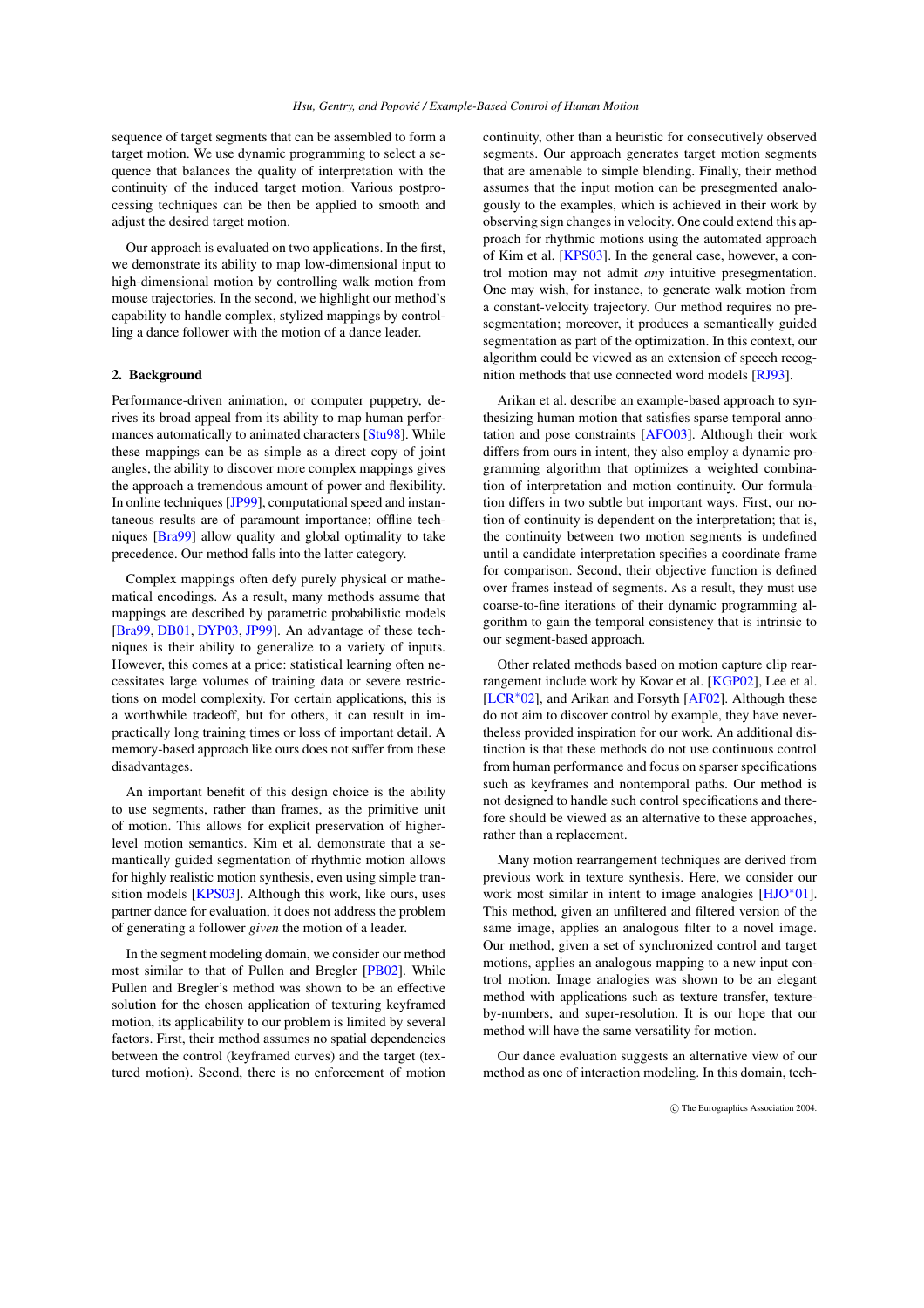<span id="page-2-6"></span>

<span id="page-2-0"></span>**Figure 1:** *Segmentation of Lindy Hop motion into two-beat rhythm units.*

niques have been developed that specify the mappings between character motions with explicit models of character interaction. Adaptive autonomous characters have used rules to exhibit complex flocking, herding, and locomotory behaviors [\[Rey87,](#page-8-13) [TT94\]](#page-8-14). Approaches to explicit interaction modeling have included layered architectures [\[BG95\]](#page-8-15), procedural descriptions[\[PG96\]](#page-8-16), and even cognitive models [\[FTT99\]](#page-8-17). In this context, our work might be viewed as a competency module that enhances the skills of characters to enable their participation in complex interactive performances.

## <span id="page-2-3"></span>**3. Database Construction**

We begin by acquiring examples of synchronized control motions **A** and target motions **B**. Each frame of motion is encoded by a point cloud. For human motion, we use skeletal joint positions, since this representation provides a more intuitive space than joint angle representations for comparing poses [\[KGP02\]](#page-8-9). Furthermore, point cloud representations allow for generalization to control motions without skeletal representations, such as mouse input.

The examples are divided into control segments  $\mathbf{a}_1, \ldots, \mathbf{a}_N$ and target segments  $\mathbf{b}_1, \ldots, \mathbf{b}_N$ , where  $\mathbf{a}_i$  and  $\mathbf{b}_i$  are synchronized motions that together represent a primitive semantic instance of the mapping. Our dance motions are segmented into two-beat rhythm units, since they are a basic unit of interaction for the specific type of dance (Lindy Hop), as shown in Figure [1.](#page-2-0) Our walk motions, on the other hand, are segmented according to gait cycles. In both cases, we use manual transcription, since each example motion must only be segmented once. Methods exist to automate this process if desired. Dance motion could be segmented using motion beat analysis [\[KPS03\]](#page-8-5). More general motions could be segmented using annotation [\[AFO03\]](#page-8-8) or curve clustering [\[CGMS03\]](#page-8-18).

#### <span id="page-2-5"></span>**4. Algorithm Description**

Given a control motion **x** with *T* frames, our goal is to generate an appropriate target motion. This is achieved by selecting a sequence of appropriate target segments from the



<span id="page-2-1"></span>**Figure 2:** *An example instance from the database is stretched and transformed to align the control segment with the input motion. The same stretch and transform can then be applied to the target segment.*

database. To make the database motions more flexible, we allow each selected target segment to be spatially transformed and uniformly stretched in time. The proper selection of segments can be achieved using an efficient dynamic programming algorithm.

## <span id="page-2-2"></span>**4.1. Single Segment**

Before developing our general algorithm, we address the simpler problem of *interpreting* the input as a single control segment from the database. We quantify the similarity of the input motion **x** and a control segment **a***<sup>s</sup>* with a distance function:

$$
D(\mathbf{x}, \mathbf{a}_s^T) \equiv \left\| \mathbf{x} - \mathbf{M}(\mathbf{x}, \mathbf{a}_s^T) \mathbf{a}_s^T \right\|^2.
$$
 (1)

<span id="page-2-4"></span>Here,  $\mathbf{a}_s^T$  represents the control segment  $\mathbf{a}_s$ , uniformly stretched in time to *T* frames, and  $\mathbf{M}(\mathbf{x}, \mathbf{a}_s^T)$  is a rigid transformation that optimally aligns **x** and  $\mathbf{a}_s^T$ :

$$
\mathbf{M}(\mathbf{x}, \mathbf{a}_s^T) \equiv \arg\min_{\mathbf{M}} \left\| \mathbf{x} - \mathbf{M} \mathbf{a}_s^T \right\|^2.
$$
 (2)

This optimization is the solution to the Procrustes problem, which has several efficient numerical solutions [\[ELF97\]](#page-8-19). Since our example dance and walk motions only differ by ground translation and vertical rotation, our implementation uses a closed form solution [\[KGP02\]](#page-8-9).

To compute the optimal interpretation, we determine the segment  $\mathbf{a}_{s^*}$  that is most similar to the input motion:

$$
s^* = \arg\min_{s} D(\mathbf{x}, \mathbf{a}_s^T). \tag{3}
$$

The index  $s^*$  also identifies, by construction of the database, an appropriate target **b***<sup>s</sup>* <sup>∗</sup> for both the control segment **a***<sup>s</sup>* <sup>∗</sup> and the input motion  $x$ . The stretch  $T$  completes the specification of the optimal interpretation,  $\mathbf{M}(\mathbf{x}, \mathbf{a}_{s^*}^T) \mathbf{a}_{s^*}^T$ , and the optimal target,  $\mathbf{M}(\mathbf{x}, \mathbf{a}_{s^*}^T) \mathbf{b}_{s^*}^T$ . This is illustrated in Figure [2.](#page-2-1)

The optimal target may not precisely satisfy desired physical or kinematic constraints. However, given a descriptive database, it can provide a good approximation which can be adjusted appropriately during postprocessing.

In practice, we limit the allowed amount of uniform time stretch by a constant factor since the distance metric does

c The Eurographics Association 2004.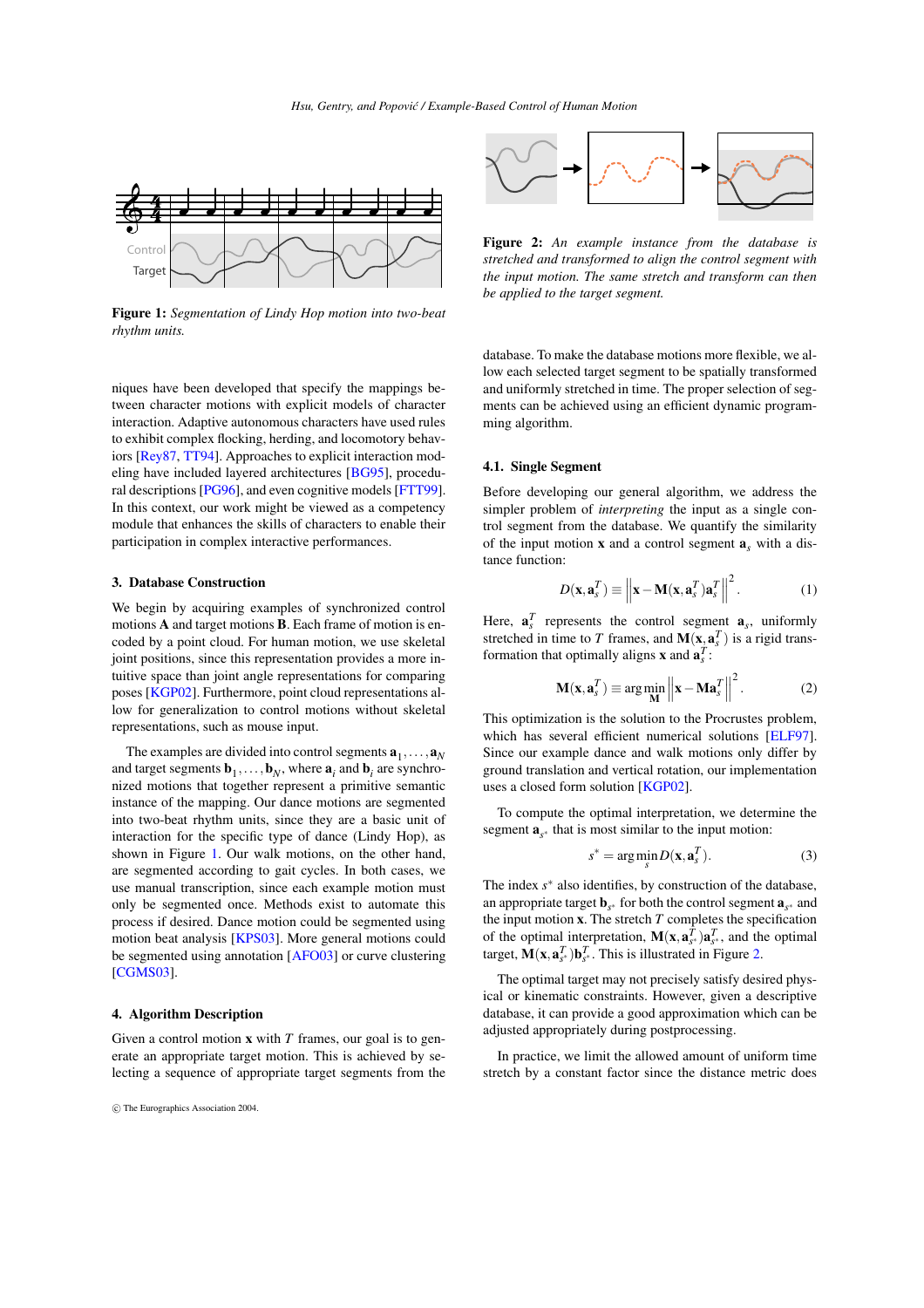

<span id="page-3-0"></span>**Figure 3:** *A good interpretation may not account for the continuity of the target (middle). Our scoring function strikes a balance between the two (bottom).*

not distinguish between motions of varying speed. A dancer that pushes his partner slowly, for instance, will elicit quite a different response if he pushes quickly. Limiting the amount of stretch also has the practical benefit of reducing the search space of our general algorithm, which we will now describe.

# <span id="page-3-4"></span>**4.2. Multiple Segments**

In general, we must handle the case where the optimal control and target consist of a sequence of segments. We can specify this sequence analogously to the single segment case by the number of segments  $L^*$ , the segment indices  $s_1^*, \ldots, s_L^*$ , and the segment durations  $d_1^*, \ldots, d_L^*$ .

As in the single segment case, the distance metric *D* evaluates the interpretation quality of each segment in the sequence. However, the quality of the interpretation alone does not account for the continuity of the target motion, as shown in Figure [3.](#page-3-0) To offset this problem, we introduce a function which measures the continuity between segments **v** and **w**:

$$
C(\mathbf{v}, \mathbf{w}) = ||\mathbf{\omega}(\mathbf{v}) - \mathbf{\alpha}(\mathbf{w})||^2.
$$
 (4)

Here,  $\alpha$  and  $\omega$  represent the head and tail functions, which respectively extract the positions of the first and last frame of a segment. One could also use more frames to measure higher-order continuity if desired.

Given a sequence specification *L*, *s*1,...,*sL*, and  $d_1$ ,..., $d_L$ , we define a scoring function that accounts for both the quality of interpretation and the continuity of the target:

$$
\sum_{i=1}^{L} D(\mathbf{x}_{i}, \mathbf{a}_{s_{i}}^{d_{i}}) + k \sum_{i=1}^{L-1} C\left(\mathbf{M}_{i} \mathbf{b}_{s_{i}}^{d_{i}}, \mathbf{M}_{i+1} \mathbf{b}_{s_{i+1}}^{d_{i+1}}\right).
$$
 (5)

Here,  $\mathbf{x}_i$  is the subinterval of the input that is implied by the segment durations  $d_1, \ldots, d_i$ . These in turn induce the transformations  $\mathbf{M}_i \equiv \mathbf{M}(\mathbf{x}_i, \mathbf{a}_{s_i}^{d_i})$ . The user-specified constant *k* defines the balance of interpretation and continuity.

<span id="page-3-1"></span>The optimal substructure property of the score function, as defined by the following recurrence, can be used to find a globally optimal solution using dynamic programming:

$$
Q_{s,d}[t] = \min_{r,c} Q_{r,c}[t-d] + D(\mathbf{x}_{d,t}, \mathbf{a}_s^d)
$$
(6)  
+  $kC(\mathbf{M}_{r,c,t-d}\mathbf{b}_r^c, \mathbf{M}_{s,d,t}\mathbf{b}_s^d)$   

$$
Q_{s,d}[d] = D(\mathbf{x}_{d,d}, \mathbf{a}_s^d).
$$
(7)

Here,  $\mathbf{x}_{d,t}$  represents the subsequence of input frames starting at frame  $t - d$  and ending at frame  $t$ , which in turn induces the alignment matrix  $\mathbf{M}_{s,d,t} \equiv \mathbf{M}(\mathbf{x}_{d,t}, \mathbf{a}_s^d)$ .  $Q_{s,d}[t]$  is defined as the score of the optimization on the subsequence  $\mathbf{x}_{t,t}$ , given that the last segment is indexed by *s* and stretched to duration *d*. By minimizing  $Q_{s,d}[T]$  over all *s* and *d*, we can compute the score of the optimal sequence specification and recover it by backtracking. In the following section, we describe this process in more detail.

### <span id="page-3-2"></span>**4.3. Implementation**

To solve the recurrence efficiently, values of *Q* are stored in a two-dimensional array. Cells in this array are indexed by the time *t* on one axis and by all *legal* combinations of *s* and *d* on the other (recall from Section [4.1](#page-2-2) that the amount of allowed stretch is limited). First, all legal values of  $Q_{s,d}[d]$ are initialized according to the base case given in Equation [7,](#page-3-1) and all other array cells are set to infinity. The algorithm proceeds by iterating forward through time. At each time *t*, all non-infinite cells are located and scores are conditionally propagated forward in time according to Equation [6.](#page-3-1)

More specifically, suppose that we are currently processing the array cell  $Q_{r,c}[t]$ . For each legal combination of *s* and *d*, the candidate value *z* is computed:

$$
z = Q_{r,c}[t] + D(\mathbf{x}_{d,t+d}, \mathbf{a}_s^d) + kC(\mathbf{M}_{r,c,t} \mathbf{b}_r^c, \mathbf{M}_{s,d,t+d} \mathbf{b}_s^d).
$$
 (8)

If the value in the array cell  $Q_{s,d}[t+d]$  is greater than *z*, we set it to *z* and store a backpointer to cell  $Q_{r,c}[t]$ . By continuing this process, the entire array is filled. Since the indexing of each cell encodes a segment identifier and duration, the optimal sequence specification can be recovered by following backpointers from the best score at time *T*.

## <span id="page-3-3"></span>**4.4. Efficiency**

At each time  $t$ ,  $O(P)$  noninfinite cells are processed, where *P* is the number of legal combinations of *s* and *d*. Since processing an individual cell is an *O*(*P*) operation, the total asymptotic time complexity of the algorithm is  $O(P^2T)$ . To increase its efficiency, we apply several heuristic optimizations.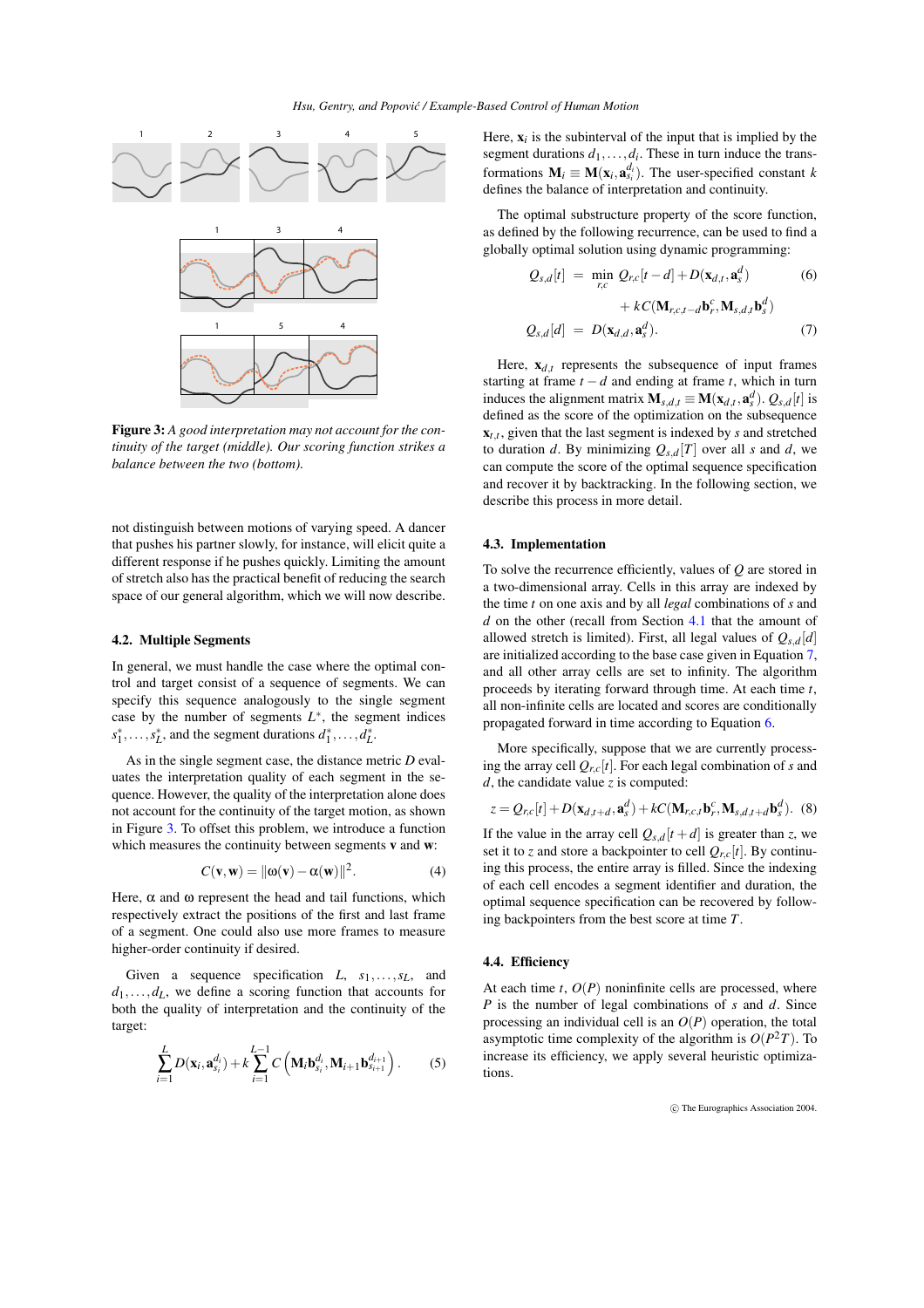<span id="page-4-2"></span>**Beam search.** Rather than process all  $O(P)$  noninfinite cells at each time *t*, we only process cells with scores less than  $\min_{s,d} Q_{s,d}[t] + w$ , where *w* is a user-specified constant. This technique is known as *beam search*, and *w* is known as the *beam width*. This is motivated by the fact that cells with worse scores are unlikely to be on the optimal backtracking path, and thus can be pruned from the search.

**Clustering.** In Section [3,](#page-2-3) we described the construction of a motion database by storing all instances derived from the examples. Since the time complexity of the algorithm scales quadratically with the database size, this leads to inefficiency when the number of instances is large. To resolve this issue, redundant instances are eliminated using *complete-linkage clustering* [\[DHS00\]](#page-8-20). For this, the distances between instances is defined by Equation [1.](#page-2-4) The advantage of complete-linkage clustering over other methods (such as *k*-means) is that it explicitly limits the distance of any two instances in a cluster by a user-defined threshold. After clusters are formed, a representative instance is chosen at random from each cluster to remain in the database, and all other instances are discarded. An additional benefit of this process is that it helps beam search; since clustering reduces ambiguity in interpretation, a larger proportion of search paths can be pruned.

**Downsampling.** High sampling rates are common for systems such as motion capture, but they are generally unnecessary for interpreting the input control motion. By downsampling motions by a user-chosen constant, we can effectively reduce the length of the input sequence. However, the resulting optimal sequence specification will also be at the lower frame rate, and it is generally desirable to have it at the frame rate of the original input. Simple upsampling often introduces slight but undesirable temporal errors. To remedy this, we run a highly constrained version of our dynamic programming algorithm that only adjusts the durations appropriately. Constraints can be easily encoded by making appropriate cells in the *Q* array illegal. For instance, we can force the result to contain a certain target segment **b***<sup>s</sup>* at some time *t* by disallowing any processing on cells  $Q_{rc}[u]$ , where  $r \neq s$  and  $u - c \leq t \leq u$ .

## <span id="page-4-1"></span>**5. Postprocessing**

As described in Section [4,](#page-2-5) the output of our optimization is a specification of an appropriate target motion in terms of target segments in a database. Specifically, it provides a sequence of target segment indices  $s_1^*, \ldots, s_L$  and durations  $d_1^*, \ldots, d_L^*$ . The corresponding target segments can be copied from the database, stretched, transformed by the induced matrices  $M_1^*, \ldots, M_L^*$ , and concatenated. The result is a moving point cloud that approximates the desired result. Of course, the same selections, stretches, and transformations can just as easily be applied to the source motions that generated the point cloud.



<span id="page-4-0"></span>**Figure 4:** *A handhold constraint, indicated by the line connecting the characters, is propagated from annotated examples to this generated motion. In this two-beat sequence, the leader begins in an open crosshand stance and pulls the follower in (1,2). The follower releases handhold and performs an inside turn toward the leader (3,4). Nearing completion of the turn, the follower prepares to catch the leader's hand and enter embrace (5), and handhold is reestablished in closed stance (6).*

From the perspective of motion synthesis, the main problem with our approach is that the raw result will generally contain some kinematic errors. In our dance example, footplant and handhold constraints are never explicitly enforced. For such constraints, existing methods can be applied to postprocess the data [\[KSG02\]](#page-8-21), but such methods often require some amount of manual constraint annotation. Like similar motion clip rearrangement techniques, we can propagate constraints by example. In other words, each example instance can be annotated with constraints that can be transferred to the target motion. This is demonstrated by our propagation of handhold constraints, shown in Figure [4.](#page-4-0)

We do not aim to introduce novel solutions for motion blending or constraint satisfaction. Instead, our goal is to provide motion that is amenable to postprocessing with these approaches. To demonstrate our method's capabilities in this regard, we show that it can generate realistic and compelling motion, even with extremely simple postprocessing. Our results, shown in the following section and in our accompanying video, are filtered with a basic smoothing operation that linearly adjusts motion curves to match across segment boundaries.

## **6. Results and Evaluation**

We evaluate our technique with two examples. In the first, we animate a realistic walking human from time-sampled mouse movement. Walk motions, however, do not show the full ability of our technique to discover complex mappings. To better demonstrate this aspect, we apply our method to a partner dance called Lindy Hop. Specifically, we use the complex motion of the dance leader to drive the motion of the follower.

c The Eurographics Association 2004.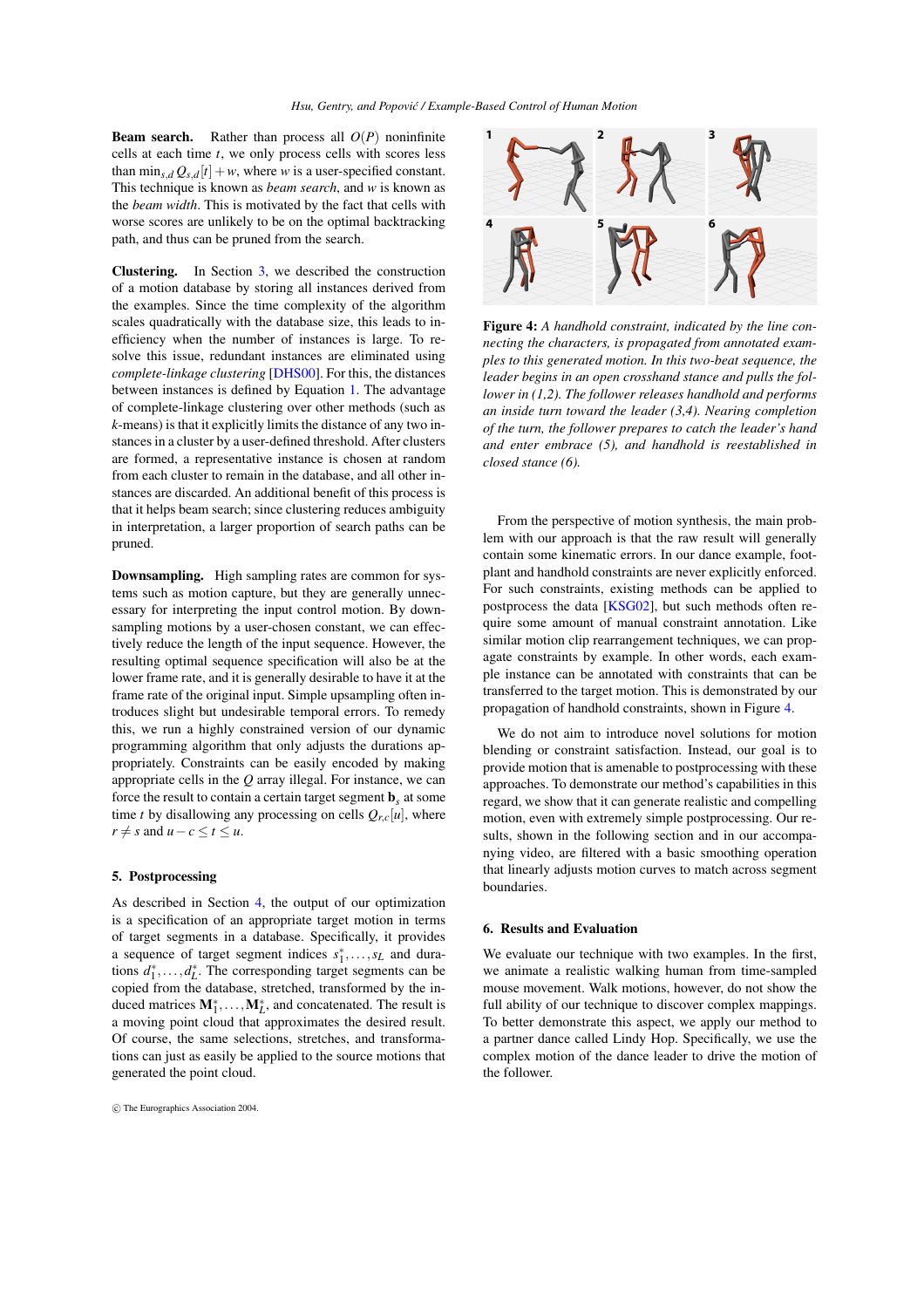<span id="page-5-1"></span>In the following sections, all human motions were acquired in a motion capture studio and standard commercial tools were used to estimate joint positions [\[Vic03\]](#page-8-22). For the point cloud representation of body motion, we used only the positions of the hands and feet, as we found that these endeffectors were sufficient to evaluate interpretation and continuity in both evaluations. To generate the motion, we applied the resulting sequence specification to the source motion and used basic smoothing.

All timings were performed on a workstation with dual 2.4 Ghz Intel Xeon processors. Where applicable, we state the clock times for the dynamic programming algorithm (Section [4.3\)](#page-3-2), upsampling (Section [4.4\)](#page-3-3), and postprocessing (Section [5\)](#page-4-1). The continuity constant, defined in Section [4.2,](#page-3-4) and the stretch limit were chosen experimentally.

# **6.1. Walk**

We acquired 2 minutes of motion captured walk footage at 30 Hz. The subject was directed to walk within the capture area with random changes in direction and speed. We artificially constructed a synchronized example control motion by projecting the positions of the hip joints onto the floor and normalizing their distance. As stated previously, the target motions were represented by end-effector positions.

The walk footage was transcribed manually according to the gait cycle. More specifically, a segmentation point was manually placed at each footplant. From this process, we created 200 segments, which we reduced to 70 using clustering. In our tests, we downsampled these motions to 10 Hz and allowed each segment to be stretched  $\pm 0.2$  seconds.

Our first evaluation involved creating control motions from new walk motions that were not in the database. As before, we projected the hip joints onto the ground and normalized their distance. We ran our algorithm on these control motions and compared our results to the original source motions. Experimentally, we found that larger values of the continuity constant were more effective.

For short walks, the generated motion was highly realistic. The frequency of the generated gait cycle nearly matched the frequency of the source, but phase differed. In more concrete terms, the generated motion might choose to start on the left foot, whereas the original source motion might start on the right. This was expected, as the control signals did not encode any phase information. For longer walks, however, we were surprised to discover that the generated motions often kept in nearly perfect phase with the source. The reason for this was that the subject preferred to make sharp turns with the same footwork pattern. These served as synchronizing signals which were propagated throughout the generated gait cycle due to the global optimization.

In our timing tests, we used a 57 second control motion. We first ran the algorithm without the beam search optimiza-



<span id="page-5-0"></span>**Figure 5:** *A synthetic character walks along a trajectory from mouse input. The spacing of the points indicates the speed.*

tion. The dynamic programming algorithm took 12.5 seconds, upsampling from 10 Hz to 30 Hz took 0.4 seconds, and postprocessing took 1.1 seconds. With the beam search optimization on, we were able to reduce the clock time of the algorithm to 1.2 seconds (47 seconds of input processed per second of clock time) while retaining visually perfect results. The upsampling and postprocessing times remained the same. We ran the algorithm on shorter and longer inputs and experimentally confirmed the asymptotic linear dependency of running time on input length, described in Section [4.4.](#page-3-3)

In our second evaluation, we built an interface that allowed users to draw paths using mouse input, as shown in Figure [5.](#page-5-0) The position of the mouse pointer was sampled at 30 Hz, and Frenet frames were used to generate a control motion. For a wide variety of user inputs, our method was capable of generating highly realistic walking motion. Since the timing of the path was important, we found that users required minor training to understand the concept of *performing* a path instead of *drawing* it. It was often tempting, for instance, to rapidly move the mouse to draw a straight line. This would correspond to a impossibly fast run, well beyond the capabilities of a human. To resolve these issues, our interface allows a user to overlay the playback of an existing motion on the drawing canvas to get a sense of speed. Furthermore, it provides options to smooth the trajectory spatially and temporally. The speed of the algorithm allows for rapid feedback.

# **6.2. Dance**

Our choice of partner dance as a demonstration was primarily motivated by the complexity of its style and mappings. From a small segmented set of example instances, we generate a follower's motion to accompany a leader's motion. Generating partner dance motion would be a difficult trial for both physical methods, which would yield underdetermined systems, and statistical methods, which would typically require a very large database in place of our small segmented one. Swing dance also allows for a more principled evaluation of our results than most types of motion, since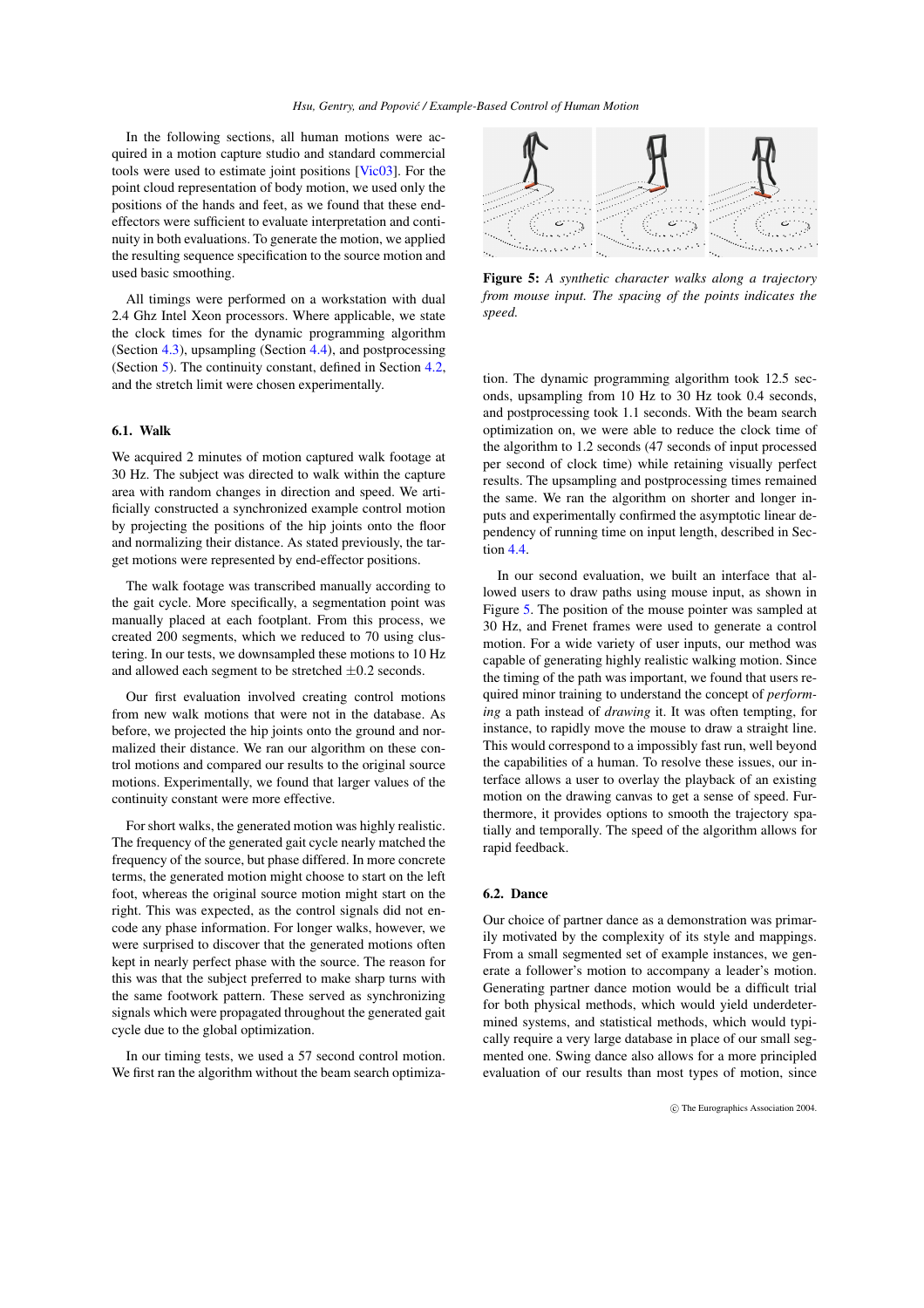| Database Patterns Test Patterns |                                                                                    |  |                                                                                      |     |                                                                     |
|---------------------------------|------------------------------------------------------------------------------------|--|--------------------------------------------------------------------------------------|-----|---------------------------------------------------------------------|
|                                 | $\overline{\circ} \rightarrow \overline{\bullet} \rightarrow \overline{\circ}$     |  |                                                                                      | - 8 | $\circ \curvearrowleft \bullet \rightarrow \bullet$                 |
|                                 | 2 $\overline{0} \rightarrow \bullet \curvearrowright 0$                            |  | 2 $\overline{\bullet} \rightarrow \overline{\bullet} \wedge \overline{\circ}$ 9      |     | $0 \wedge \overline{\bullet} \wedge \overline{0}$                   |
|                                 | 3 $\overline{\circ} \rightarrow \overline{\bullet} \rightarrow \overline{\bullet}$ |  | 3 $\overline{\bullet} \rightarrow \overline{\bullet} \rightarrow \overline{\bullet}$ | 10  | $\circ \curvearrowleft \bullet \longrightarrow \circ$               |
|                                 | 4 $\overline{0} \rightarrow \overline{0} \wedge \overline{0}$                      |  | 4 $\overline{\bullet} \rightarrow \overline{\bullet} \wedge \overline{\circ}$        | 11  | $\overline{\circ} \rightarrow \bullet \curvearrowright \circ$       |
|                                 | 5 $\overline{0} \rightarrow \overline{0} \wedge \overline{0}$                      |  | 5 $\rightarrow \rightarrow \rightarrow \rightarrow \rightarrow$                      | 12  | $0 \wedge \overline{\bullet} \wedge 0$                              |
| 6                               | $\overline{\bullet} \rightarrow \overline{\bullet} \rightarrow \overline{\circ}$   |  |                                                                                      | 13  | $0 \wedge \overline{\bullet} \wedge \overline{0}$                   |
|                                 | 7 ○ ⌒ ● → ○                                                                        |  |                                                                                      | 14  | $\overline{\circ} \rightarrow \overline{\bullet} \rightarrow \circ$ |

<span id="page-6-0"></span>**Table 1:** *A notational description of the dance patterns stored in the database and the novel test patterns performed in our three test dances. Our technique adapts by rearranging the segments in the database to recreate the patterns it has not seen before.*

the performance of the algorithm at generating valid mappings can be evaluated independently of style considerations or subjective judgments of motion quality.

Lindy Hop is a subgenre of swing dance that, at a basic level, can be described as a state machine. A dance couple moves between four basic stances: *open* (◦), *closed* (•), *open crosshand* (○), and *closed crosshand* (●). Open and closed refer to whether the couple is apart or in embrace, respectively. Crosshand refers to the case when the leader and follower hold right hands (we could also refer to it as a handshake).

Basic Lindy Hop motions switch between these four stances by means of transitions: an *inside turn*  $(\cap)$ , when the follower spins towards the leader, an *outside turn*  $(\sim)$ , when the follower spins away from the leader, and a simple *step* ( $\rightarrow$ ). At the end of each transition, the dancers may also change their handhold to instantly transition between crosshand states  $(₀, ◇)$  and non-crosshand states  $(ō, Ē)$ . Figure [4](#page-4-0) shows a couple transitioning from open crosshand stance to closed stance using an outside turn:  $\circ \sim \bullet$ . Each of these transitions occurs over four beats of music, which are assembled from two-beat segments; this was our motivation for performing two-beat segmentation, as described in Section [3.](#page-2-3) Figure [4](#page-4-0) shows only the last two beats of a four-beat transition that starts with a two-beat rocking motion.

Skilled Lindy Hop dancers use a greater variety of moves, ranging from more complex transitions such as double outside turns to complex aerial maneuvers. We did not include the entire range of motions. Instead, we constructed a smaller database with seven basic 8-beat dance patterns that every Lindy Hop dancer knows (shown in the first column of Table [1\)](#page-6-0). We constructed the motion database from a set of 12 short dances, each containing the seven basic 8-beat patterns, giving a total of 5 minutes of motion. These dances were segmented into 364 two-beat mapping instances, with lengths varying from approximately 0.6 seconds to 1 second due to different music.

For our evaluations, we captured three longer test dances (approximately 2-3 minutes each) in which the dancers were instructed to improvise with the transitions and stances included in the database. Their improvisations led to dances which included thirteen new 8-beat patterns not found in the database (shown in the last column of Table [1\)](#page-6-0) as well as some repeats of patterns in the database. These test dances spanned a tempo range from about 120 beats per minute to about 190 beats per minute. We used the motion of the leader to control a synthetic follower, which was then compared with the actual follower.

Visually, the results exhibited the fluidity, grace, and style of the original dancer. Some footskate and handhold violations are visible because we wanted to show the output in its almost raw form, with smoothing applied only for visual coherence. In a direct comparison with the actual follower motions, we found that the synthetic follower matched very well in closed stances. In open stances, the follower was much freer to include stylistic variations, so the generated motions often differed visually from the actual motions. Additionally, the synthesized dancers almost always kept in perfect rhythm with the leader.

Our algorithm ably recreated the semantics of the leader to follower mapping, even for novel patterns. When the algorithm encountered a pattern that was not in the database (one of 14 such patterns shown in Table [1\)](#page-6-0), it was able to correctly reconstruct the novel sequence by rearranging the two-beat segments. Of the 91 patterns (21 unique) in our three test dances, the synthetic dancer matched the pattern of the actual dancer in all but 5 cases, one of which is shown in Figure [6.](#page-7-0) When the algorithm did differ from the real dancer in the composition of the pattern, the leader and follower still executed a valid Lindy Hop pattern. In these misinterpreted instances, the leader's motion is quite similar across two different follower patterns. To disambiguate these, we might add information to the control signal, such as forceplate readings, or we might accept these rare mismatches because they are in fact valid mappings. Furthermore, all 5 mismatched patterns differed by a single two-beat segment, so, of  $91 \times 4 = 364$  two-beat segments in the test dances, the algorithm misinterpreted the signal in 5 cases for an error rate of less than 2%.

For all our evaluations and timing tests, we reduced the size of the database from 364 to 168 with clustering, downsampled to 7.5 Hz, and allowed a segment stretch of  $\pm 0.15$ seconds. We cite our efficiency figures for generating, from leader motion only, a particular 150 second dance motion. Without beam search, the dynamic programming algorithm ran for 78 seconds, 2 seconds were spent on upsampling, and 26 seconds were spent on postprocessing. With beam search enabled with modest parameters, we were able to drive the runtime of the dynamic programming to 10 seconds while maintaining excellent visual and semantic results. As with our walk motion evaluation, we found that clock times scaled linearly with the length of the input.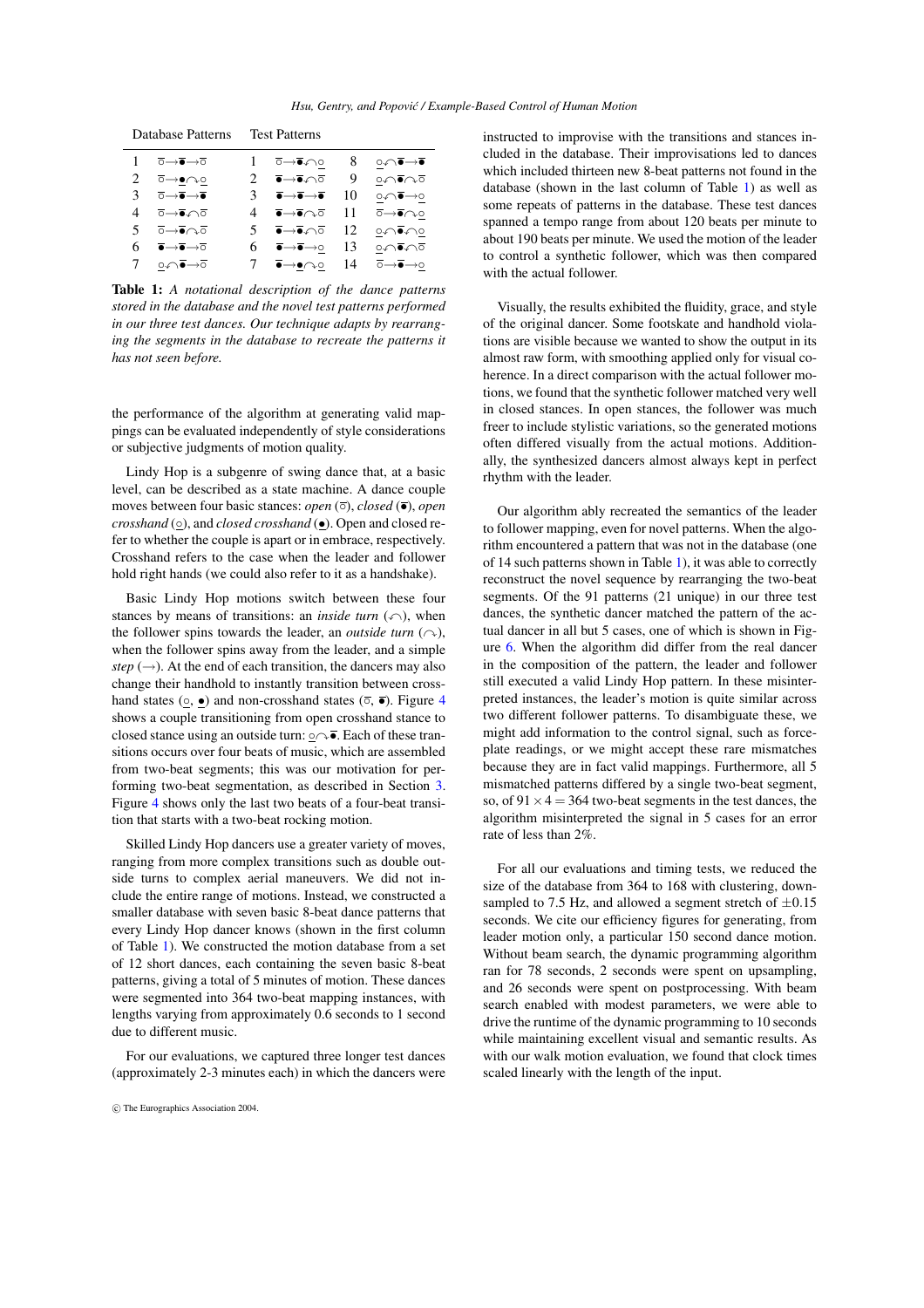<span id="page-7-1"></span>

<span id="page-7-0"></span>Figure 6: On the top, a clip of an actual dance is displayed. Here, the leader performs a regular handhold change during a step transition. This transition never occurs in our motion database. In response to the same motion cue, our algorithm generates a leaping outside turn, as show on the bottom. This is one of five two-beat segments (out of 380 two-beat segments in our three test dances), where the algorithm differs in its selection of response from an experienced dance follower. In other instances of this regular handhold change during a step transition in the test data, the algorithm correctly sequences motions to discover *this novel vocabulary element.*

# **7. Conclusion**

We have presented a method for example-based performance control of human motion. Our dynamic programming algorithm uses segments of motion along with an objective function that accounts for both the quality of control interpretation and the continuity of the target motion to generate visually and semantically correct motions. The semantic accuracy of the generated motion was evaluated in the setting of partner dance, where the follower's motion is generated from the leader's motion. The algorithm generated semantically correct partner motion even from test sequences of leader motions that did not appear in the training set.

Our dynamic programming algorithm performs a global optimization, which precludes the local decisions that are required for online applications. However, we demonstrate in our evaluations that it can compute results significantly faster than input motion can be recorded, thus making it suitable for rapid-feedback motion authoring applications. We believe that segmental approaches like ours hold great promise for real-time performance-driven animation, and consider it a promising area of future research.

To preserve spatial dependencies in mappings, we apply rigid transformations to optimally align control segments with input control motions. Target segments inherit these transformations. This approach is effective for our applications or whenever the control signal indicates appropriate spatial and temporal cues. It is also possible to select other transformations for applications outside the domain of human motion control. For instance, allowing arbitrary homogeneous transformations in two dimensions might form an alternative segmental solution to the curve analogies prob-

lem [\[HOCS02\]](#page-8-23). Eliminating transformations entirely might also be appropriate for applications such as synthesis of facial motion from speech signals [\[Bra99\]](#page-8-0).

We have shown that our segment similarity metric is effective for our experiments. However, we acknowledge the fact that other metrics may be more appropriate for different types of motion and believe that it is a promising direction for future research.

In the process of generating target motion, our dynamic programming algorithm performs a semantically guided segmentation of the input control motion. The entire process, however, relies on the availability of semantically segmented examples. For our evaluations, we were able to perform this segmentation manually by tapping a key in response to the rhythm of music or the gait pattern of a walk cycle. While specific methods exist to automate this segmentation for the cases of dance and walk, a more general method is desirable. For this, we could begin with a few manually segmented examples and grow the set of example instances by iterative application of our algorithm. This approach would be similar in spirit to the semiautomatic SVM-based annotation approach of Arikan et al. [\[AFO03\]](#page-8-8).

The annotation propagation we describe above suggests that our method could be used for interpretation rather than control. Paralleling our automatic annotation of handholds, it is possible to annotate any new control motion given a set of labeled example instances. This could be used to transcribe the motion into a symbolic representation, such as the one used in this paper, or even Laban notation [\[Hut73\]](#page-8-24). Such a representation could then be analyzed or summarized using natural language processing techniques.